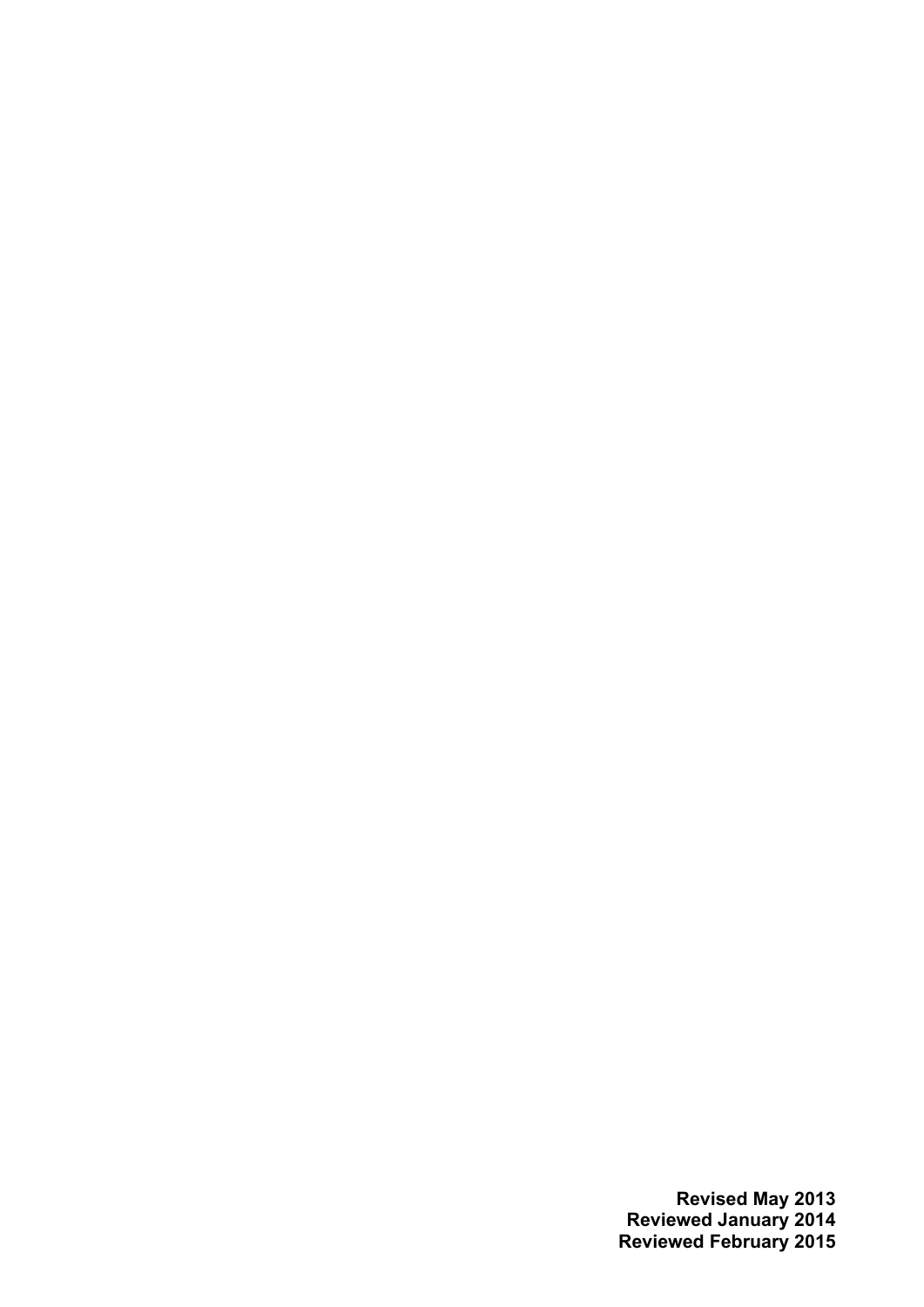#### **Section 28 Localism Act 2011**

**This Code of Conduct is, when viewed as a whole, consistent with the following principles set out in the Localism Act 2011. The descriptions are as revised to be in accordance with the Fourteenth Report of the Committee on Standards in Public Life published in January 2013.**

- **Selflessness,**
- **Integrity,**
- **Objectivity,**
- **Accountability,**
- **Openness,**
- **Honesty**
- **Leadership**

| <b>Principle</b>    | <b>Revised description</b>                                                                                                                                                                                                                                                                                                                                                            |
|---------------------|---------------------------------------------------------------------------------------------------------------------------------------------------------------------------------------------------------------------------------------------------------------------------------------------------------------------------------------------------------------------------------------|
| <b>Selflessness</b> | Members should act solely in terms of the public<br>interest.                                                                                                                                                                                                                                                                                                                         |
| Integrity           | Members must avoid placing themselves under<br>any obligation to people or organisations that<br>might try inappropriately to influence them in<br>their work. They should not act or take decisions<br>in order to gain financial or other material<br>benefits for themselves, their family, or their<br>friends. They must declare and resolve any<br>interests and relationships. |
| Objectivity         | Members must act and take decisions<br>impartially, fairly and on merit, using the best<br>evidence and without discrimination or bias.                                                                                                                                                                                                                                               |
| Accountability      | Members are accountable to the public for their<br>decisions and actions and must submit<br>themselves to the scrutiny necessary to ensure<br>this.                                                                                                                                                                                                                                   |
| Openness            | Members should act and take decisions in an<br>open and transparent manner. Information<br>should not be withheld from the public unless<br>there are clear and lawful reasons for so doing.                                                                                                                                                                                          |
| Honesty             | Members should be truthful.                                                                                                                                                                                                                                                                                                                                                           |
| Leadership          | Members should exhibit these principles in their<br>own behaviour. They should actively promote<br>and robustly support the principles and be willing<br>to challenge poor behaviour wherever it occurs.                                                                                                                                                                              |
|                     |                                                                                                                                                                                                                                                                                                                                                                                       |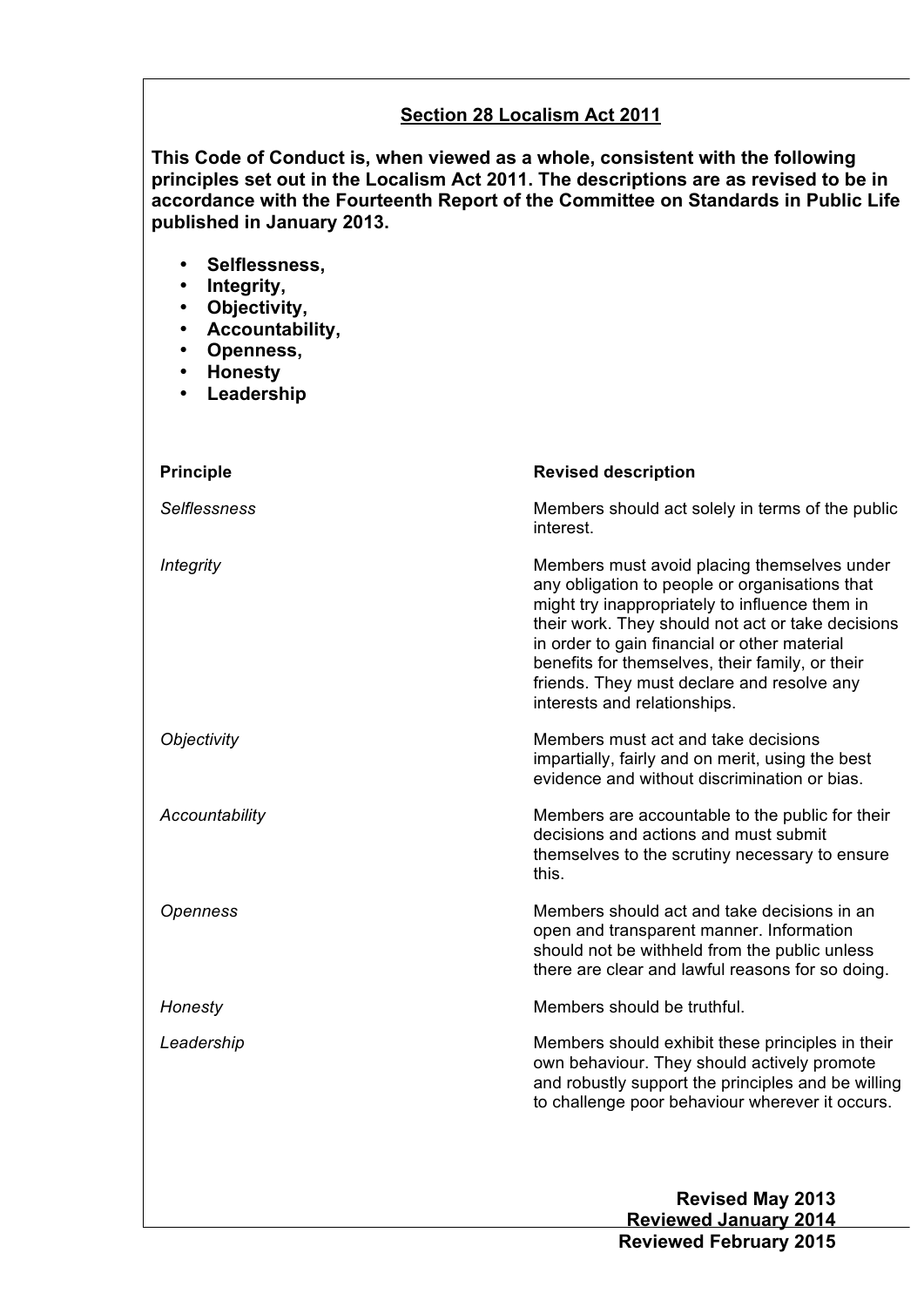# **Liddington Parish Council**

## **MEMBERS CODE OF CONDUCT**

#### Part 1 – General Provisions

#### **Introduction and interpretation**

- 1. (1) This Code applies to **you** as a member of Liddington Parish Council ("the authority").
	- (2) This Code complies with section 28 of the Localism Act 2011 and is consistent with the principles set out in that section and which are listed in the table at the front of this Code.
	- (3) It is your responsibility to comply with the provisions of this Code.

In this Code—

"meeting" means any meeting of—

- (a) the authority;
- (b) the executive of the authority;
- (c) any of the authority's or its executive's committees, sub-committees, joint committees, joint sub-committees, or area committees;

"member" refers to members and co-opted members of the authority.

#### **Scope**

- 2. (1) This Code sets out the conduct that is expected of you as a member of the authority when you are acting in that capacity.
	- (2) Where you act as a representative of your authority—
		- (a) on another relevant authority, you must, when acting for that other authority, comply with that other authority's code of conduct; or
		- (b) on any other body, you must, when acting for that other body, comply with your authority's code of conduct, except and insofar as it conflicts with any other lawful obligations to which that other body may be subject.

#### **General obligations**

- 3. (1) You must treat others with respect.
	- (2) You must not—
		- (a) do anything which may cause your authority to breach the Equality Act 2010 or other relevant equality enactments;
		- (b) bully any person;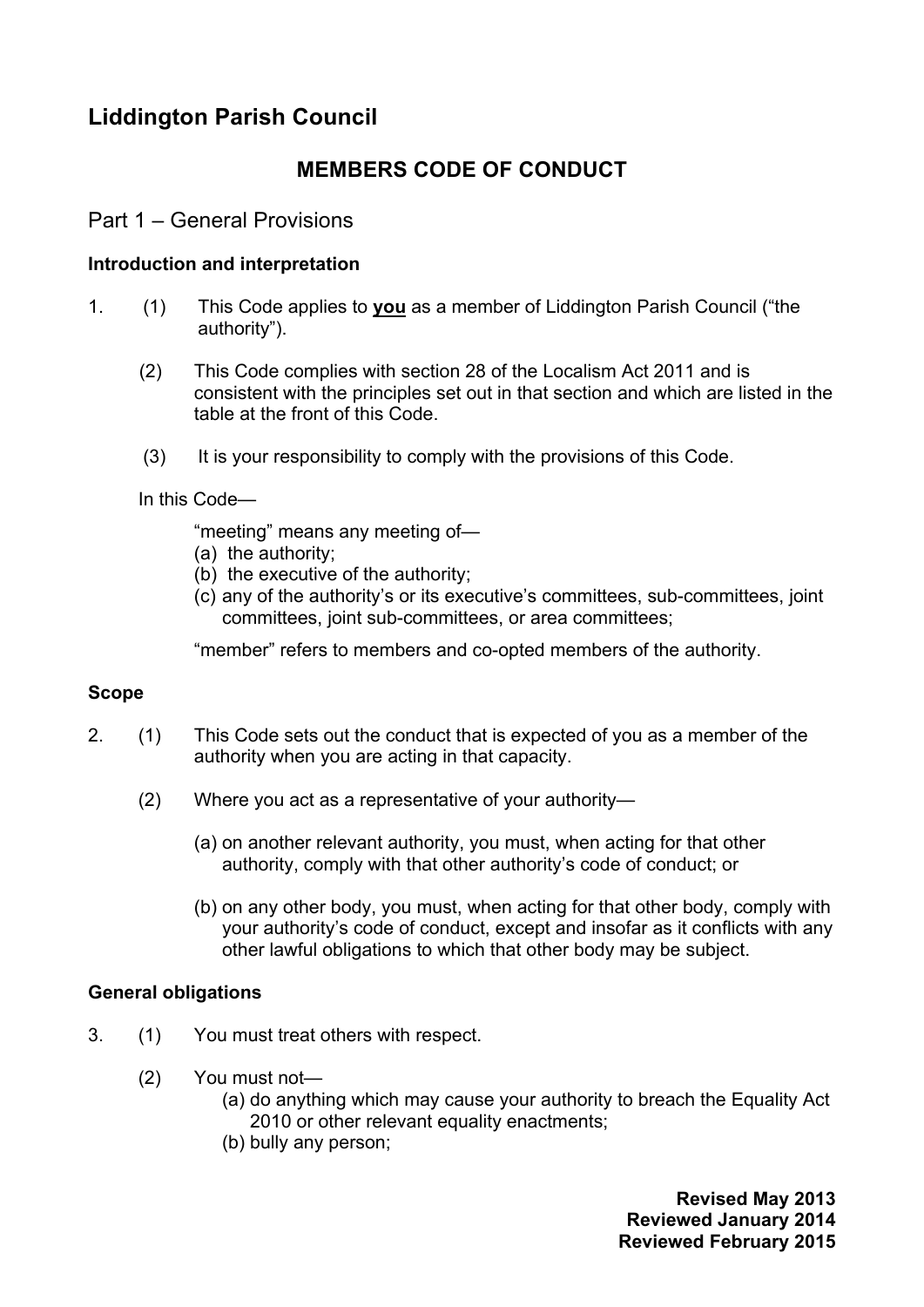- (c) intimidate or attempt to intimidate any person who is or is likely to be—
	- (i) a complainant,
	- (ii) a witness, or
	- (iii) involved in the administration of any investigation or proceedings,

in relation to an allegation that a member (including yourself) has failed to comply with his or her authority's code of conduct; or

- (d) do anything which compromises or is likely to compromise the impartiality of those who work for, or on behalf of, your authority.
- 4. You must not—
	- (a) disclose information given to you in confidence by anyone, or information acquired by you which you believe, or ought reasonably to be aware, is of a confidential nature, except where—
		- (i) you have the consent of a person authorised to give it;
		- (ii) you are required by law to do so;
		- (iii) the disclosure is made to a third party for the purpose of obtaining professional advice provided that the third party agrees not to disclose the information to any other person; or
		- (iv) the disclosure is—
			- (aa) reasonable and in the public interest; and
			- (bb) made in good faith and in compliance with the reasonable requirements of the authority; or
	- (b) prevent another person from gaining access to information to which that person is entitled by law.
- 5. You must not conduct yourself in a manner which could reasonably be regarded as bringing your office or authority into disrepute.
- 6. You—
	- (a) must not use or attempt to use your position as a member improperly to confer on or secure for yourself or any other person, an advantage or disadvantage; and
	- (b) must, when using or authorising the use by others of the resources of your authority —
		- (i) act in accordance with your authority's reasonable requirements;
		- (ii) ensure that such resources are not used improperly for political purposes (including party political purposes); and
	- (c) must have regard to any applicable Local Authority Code of Publicity made under the Local Government Act 1986.
- 7. (1) When reaching decisions on any matter you must have regard to any relevant advice provided to you by—
	- (a) your authority's chief finance officer; or
	- (b) your authority's monitoring officer,

where that officer is acting pursuant to his or her statutory duties.

(2) You must give reasons for all decisions in accordance with any statutory requirements and any reasonable additional requirements imposed by your authority.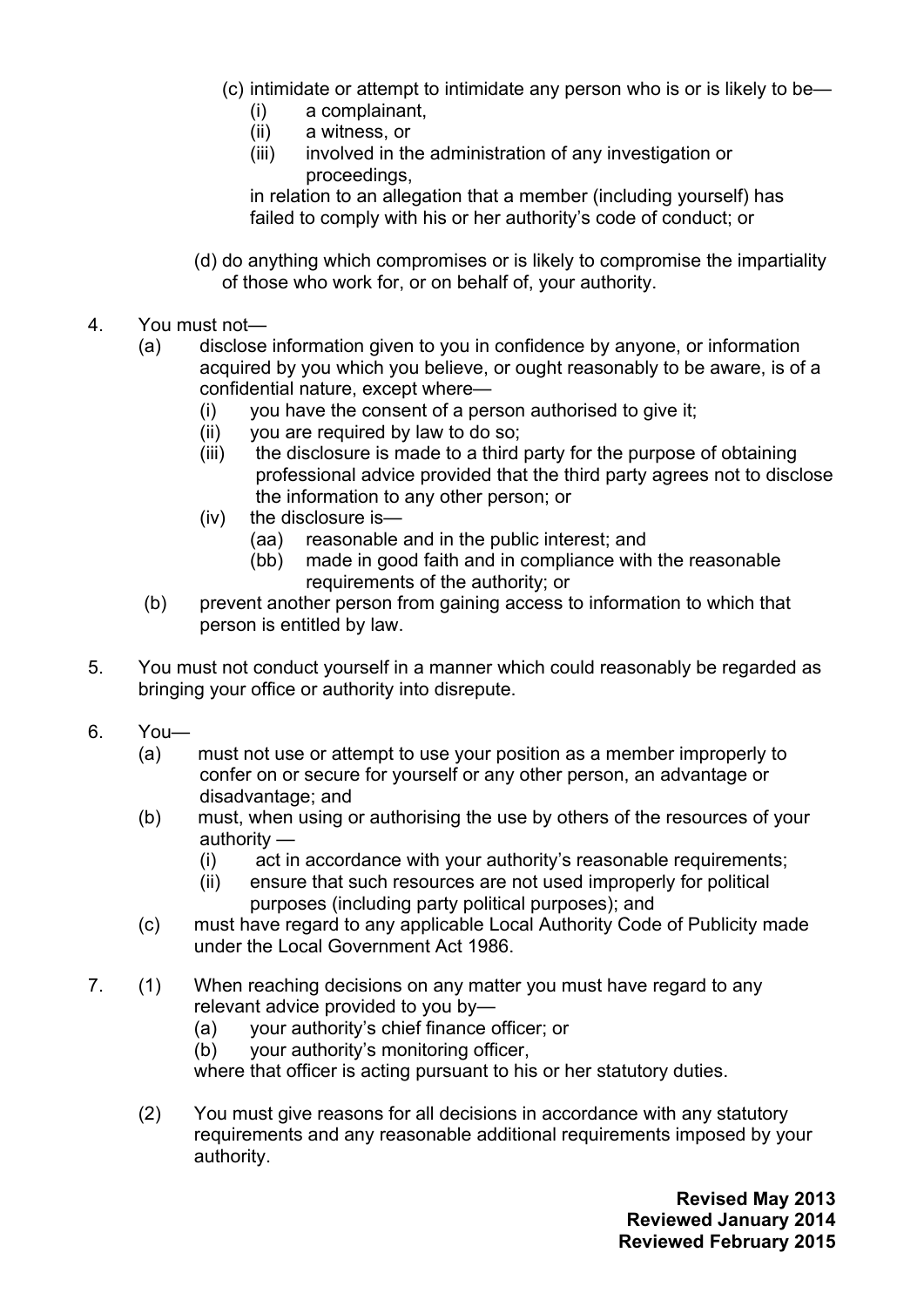### Part 2 - Interests

#### **Personal interests**

- 8. (1) You have a personal interest in any business of your authority where either— (a) it relates to or is likely to affect—
	- (i) any body of which you are a member or in a position of general control or management and to which you are appointed or nominated by your authority;
	- (ii) any body—
		- (aa) exercising functions of a public nature;
		- (bb) directed to charitable purposes; or
		- (cc) one of whose principal purposes includes the influence of public opinion or policy (including any political party or trade union),

of which you are a member or in a position of general control or management;

- (iii) the interests of any person from whom you have received a gift or hospitality with an estimated value of at least £50;
- (b) a decision in relation to that business might reasonably be regarded as affecting your well-being or financial position or the well-being or financial position of a relevant person to a greater extent than the majority of other council tax payers, ratepayers or inhabitants of the ward affected by the decision;
- $(2)$  In sub-paragraph  $(1)(b)$ , a relevant person is—
	- (a) a member of your family or any person with whom you have a close association; or
	- (b) any person or body who employs or has appointed such persons, any firm in which they are a partner, or any company of which they are directors;
	- (c) any person or body in whom such persons have a beneficial interest in a class of securities exceeding the nominal value of £25,000; or
	- (d) any body of a type described in sub-paragraph  $(1)(a)(i)$  or (ii).

#### **Disclosure of personal interests**

- 9. (1) Subject to sub-paragraphs (2) to (7), where you have a personal interest in any business of your authority and you attend a meeting of your authority at which the business is considered, you must disclose to that meeting the existence and nature of that interest at the commencement of that consideration, or when the interest becomes apparent.
	- (2) Where you have a personal interest in any business of your authority which solely relates to a body of which you are a member or in a position of general control or management and to which you are appointed or nominated by your authority, you need only disclose to the meeting the existence and nature of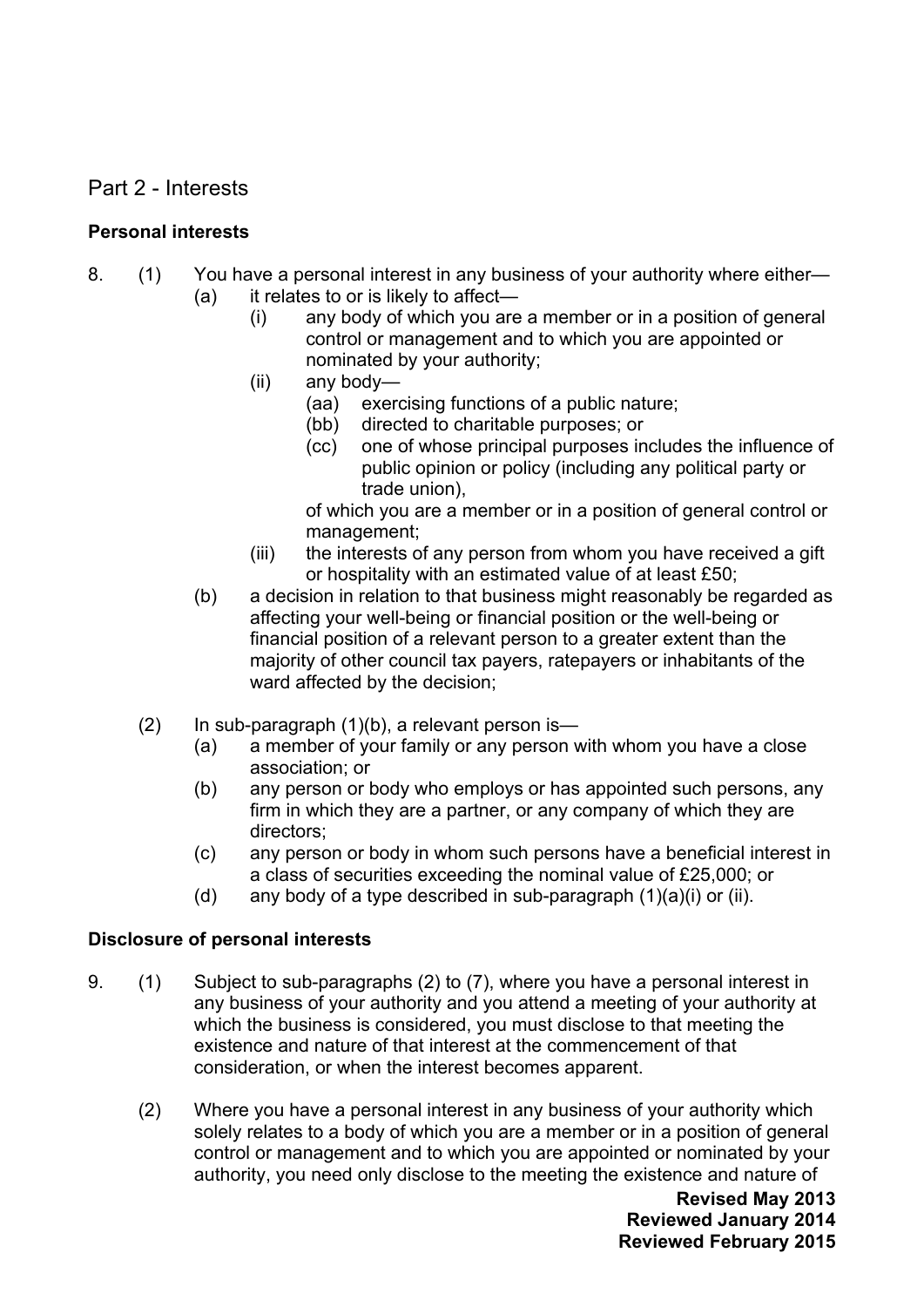that interest if that interest is prejudicial.

- (3) Where you have a personal interest in any business of the authority of the type mentioned in paragraph 8(1)(a)(iii), you need not disclose the nature or existence of that interest to the meeting if the interest was registered more than three years before the date of the meeting.
- (4) Sub-paragraph (1) only applies where you are aware or ought reasonably to be aware of the existence of the personal interest.
- (5) Subject to paragraph 12(1)(b), where you have a personal interest in any business of your authority and you have made an executive decision in relation to that business, you must ensure that any written statement of that decision records the existence and nature of that interest.

#### **Prejudicial interest generally**

- 10. (1) Subject to sub-paragraph (2), where you have a personal interest in any business of your authority you also have a prejudicial interest in that business where the interest is one which a member of the public with knowledge of the relevant facts would reasonably regard as so significant that it is likely to prejudice your judgement of the public interest.
	- (2) You do not have a prejudicial interest in any business of the authority where that business—
		- (a) does not affect your financial position or the financial position of a person or body described in paragraph 8;
		- (b) does not relate to the determining of any approval, consent, licence, permission or registration in relation to you or any person or body described in paragraph 8; or
		- (c) relates to the functions of your authority in respect of—
			- (i) housing, where you are a tenant of your authority provided that those functions do not relate particularly to your tenancy or lease;
			- (ii) school meals or school transport and travelling expenses, where you are a parent or guardian of a child in full time education, or are a parent governor of a school, unless it relates particularly to the school which the child attends;
			- (iii) statutory sick pay under Part XI of the Social Security Contributions and Benefits Act 1992, where you are in receipt of, or are entitled to the receipt of, such pay;
			- (iv) an allowance, payment or indemnity given to members;
			- (v) any ceremonial honour given to members; and
			- (vi) setting council tax or a precept under the Local Government Finance Act 1992.

#### **Prejudicial interests arising in relation to Overview and Scrutiny Committees**

- 11. You also have a prejudicial interest in any business before an overview and scrutiny committee of your authority (or of a sub-committee of such a committee) where—
	- (a) that business relates to a decision made (whether implemented or not) or action taken by your authority's executive or another of your authority's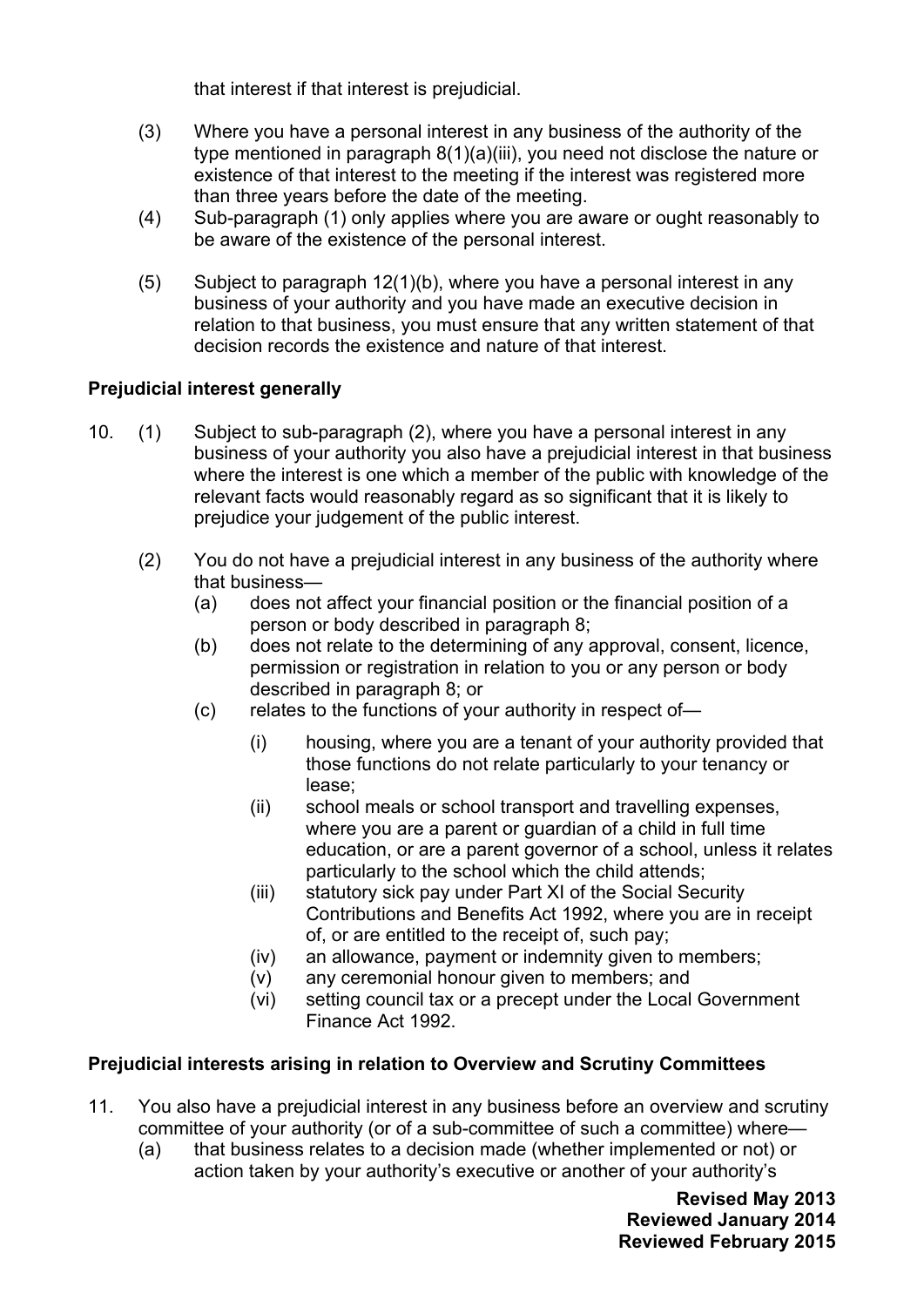committees, sub-committees, joint committees or joint sub-committees; and

(b) at the time the decision was made or action was taken, you were a member of the executive, committee, sub-committee, joint committee or joint subcommittee mentioned in paragraph (a) and you were present when that decision was made or action was taken.

#### **Effect of prejudicial interests on participation**

- 12. (1) Subject to sub-paragraph (2), where you have a prejudicial interest in any business of your authority—
	- (a) you must withdraw from the room or chamber where a meeting considering the business is being held—
		- $(i)$  in a case where sub-paragraph  $(2)$  applies, immediately after making representations, answering questions or giving evidence;
		- (ii) in any other case, whenever it becomes apparent that the business is being considered at that meeting; unless you have obtained a dispensation from your authority's standards committee;
	- (b) you must not exercise executive functions in relation to that business; and
	- (c) you must not seek improperly to influence a decision about that business.
	- (2) Where you have a prejudicial interest in any business of your authority, you may attend a meeting (including a meeting of the overview and scrutiny committee of your authority or of a sub-committee of such a committee) but only for the purpose of making representations, answering questions or giving evidence relating to the business, provided that the public are also allowed to attend the meeting for the same purpose, whether under a statutory right or otherwise.

### Part 3 - Registration of Members' Interests

#### **Registration or Disclosure of Members' Interests**

- 13. (1) Subject to paragraph 15, you must, within 28 days of—
	- (a) this Code being adopted by or applied to your authority; or
	- (b) your election or appointment to office (where that is later),

register in your authority's register of members' interests, maintained under section 29 of the Localism Act 2011, details of your personal interests where they fall within a category mentioned in paragraph 8(1)(a), by providing written notification to your authority's monitoring officer, together with any disclosable pecuniary interest which you have, or you are aware that your spouse or civil partner (or person with whom you are living as husband and wife or civil partner) may have.

(2) Failure to register or disclose any disclosable pecuniary interest in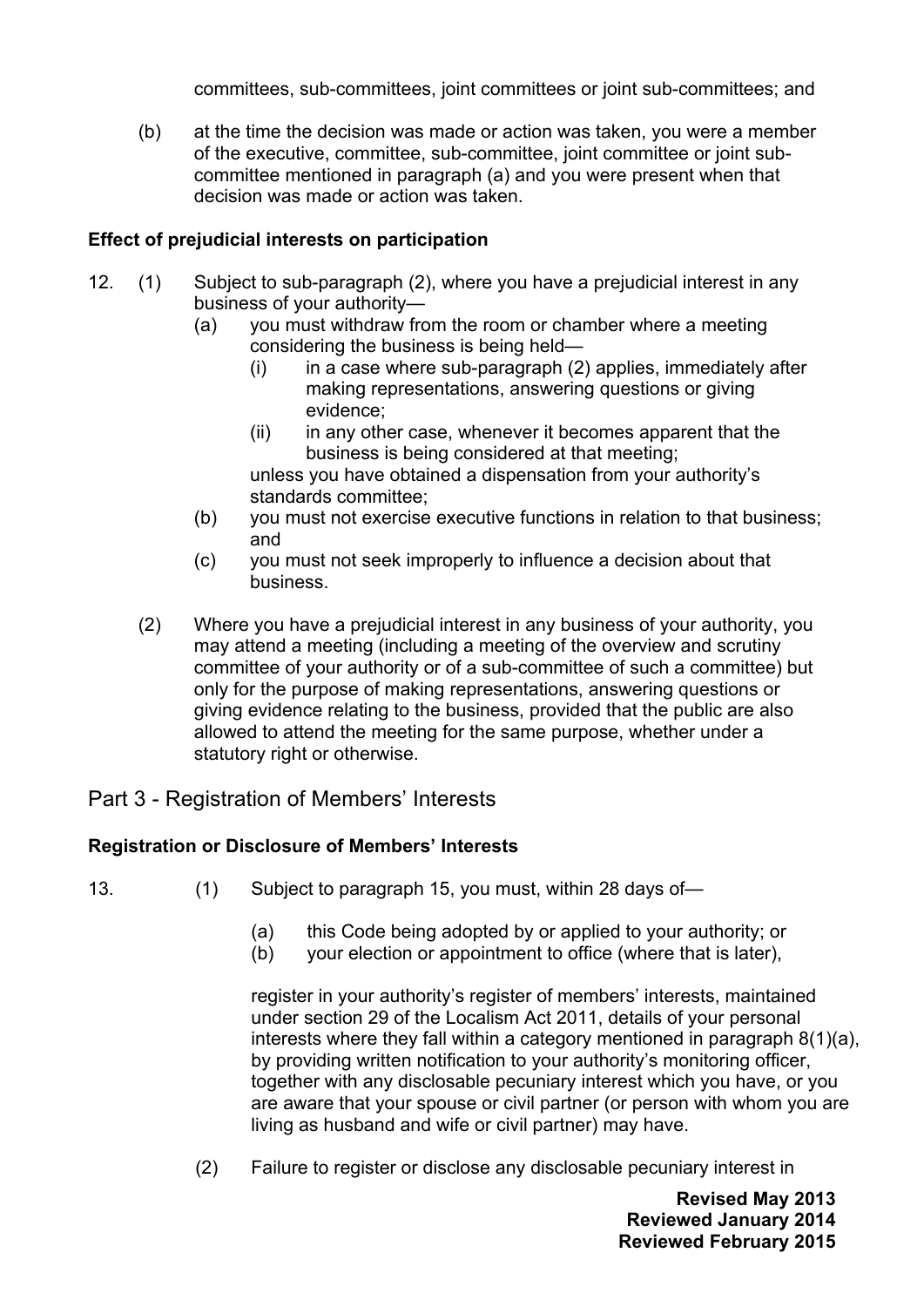accordance with section 30(1) or 31(2), (3) or (7) of the Localism Act 2011, or participating in any discussion or vote in contravention of section 31(4) of the Localism Act 2011, or taking any steps in contravention of section 31(8) of the Localism Act 2011, is a criminal offence and risks a fine not exceeding level 5 on the standard scale (currently £5,000) or disqualification as a member for a period not exceeding 5 years.

- (3) Where you have a disclosable pecuniary interest which is a sensitive interest under paragraph 15 below, you must disclose not the sensitive interest but merely the fact that you have a disclosable pecuniary interest in the matter concerned.
- (4) You must, within 28 days of becoming aware of any new or change in a registered personal interest, register details of that new or changed interest by providing written notification to your authority's monitoring officer.

#### **Disclosable Pecuniary Interest**

- 14. (1) A disclosable pecuniary interest is as defined in 'The Relevant Authorities (Disclosable Pecuniary Interests) Regulations 2012 ('the Regulations') and is as follows:
	- (a) Any employment, office, trade, profession or vocation carried on for profit or gain.
	- (b) Any payment or provision of any other financial benefit (other than from the authority) made or provided within the relevant period as defined in the Regulations in respect of any expenses incurred by you in carrying out duties as a member, or towards your election expenses. This includes any payment or financial benefit from a trade union within the meaning of the Trade Union and Labour Relations (Consolidation) Act 1992.
	- (c) Any contract which is made between you and/or a person mentioned in paragraph 13 above (or a body in which you and/or such a person has a beneficial interest) and the authority—

 (i) under which goods or services are to be provided or works are to be executed; and

(ii) which has not been fully discharged.

- (d) Any beneficial interest in land which is within the area of the authority.
- (e) Any licence (alone or jointly with others) to occupy land in the area of the authority for a month or longer.
- (f) Any tenancy where (to your knowledge)— (i) the landlord is the authority; and (ii) the tenant is a body in which the relevant person has a beneficial interest.